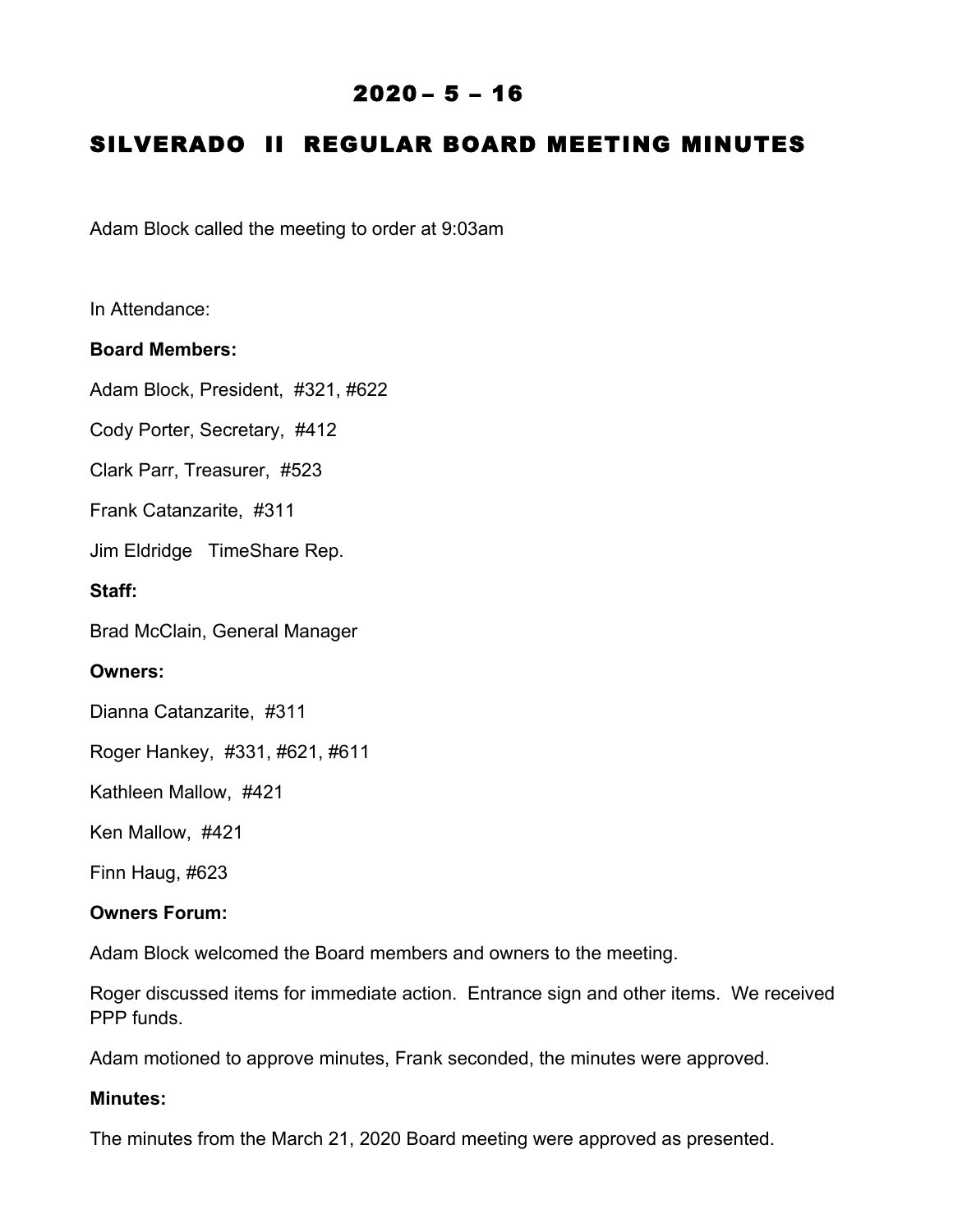**Timeshare Resolution:** A motion to approve the amended timeshare resolution was presented by Cody. Jim will work with Brad to wordsmith the document for board approval the following week.

### **Treasurer's Report:**

Parr presented his printed report. Homeowners are not delinquent. Reserve fund balance is 150k and will increase by 12k. Capital funds will be 175k, we need to complete the fire system in the garage.

### **General Manager's report:**

McClain presented his written report.

We have abided by the governors actions related to COVID-19. Our staff has been following all rules. All staff is back to work. Garages have been cleaned. Floors are being worked on. Only one emergency, it was fixed. PPP has been secured. Funds will be utilized properly. New cable from Comcast has been completed. Amenities remained closed in the building. No new discussion on the project next to the property from the city. Brad will consult with the town on any new developments.

### **Other business:**

## **COVID 19**

We have no guidelines or parameters at this point. We can be open on the  $1<sup>st</sup>$  of June. We will work to maintain the proper social distancing and other guidelines provided by the state. We will work on placing signs that explain these ideas. We can have washable duvets, should we purchase? We will look into the cost of replacing in every unit. Have to follow state restrictions for re-opening. Time between rentals should be 48 hours. Defer to county guidelines when approved. We will work with potential time share issues if and when they arrive. Amenities should be open based on county guidelines.

We have a liquor license and need to determine what to do with it. Pay it for the year and discuss later.

Timeshares: we are going to go into executive session to discuss. This occurred at 10:51am.

Executive session ended at 11:20am.

Meetings are the 3<sup>rd</sup> Saturday every off month.